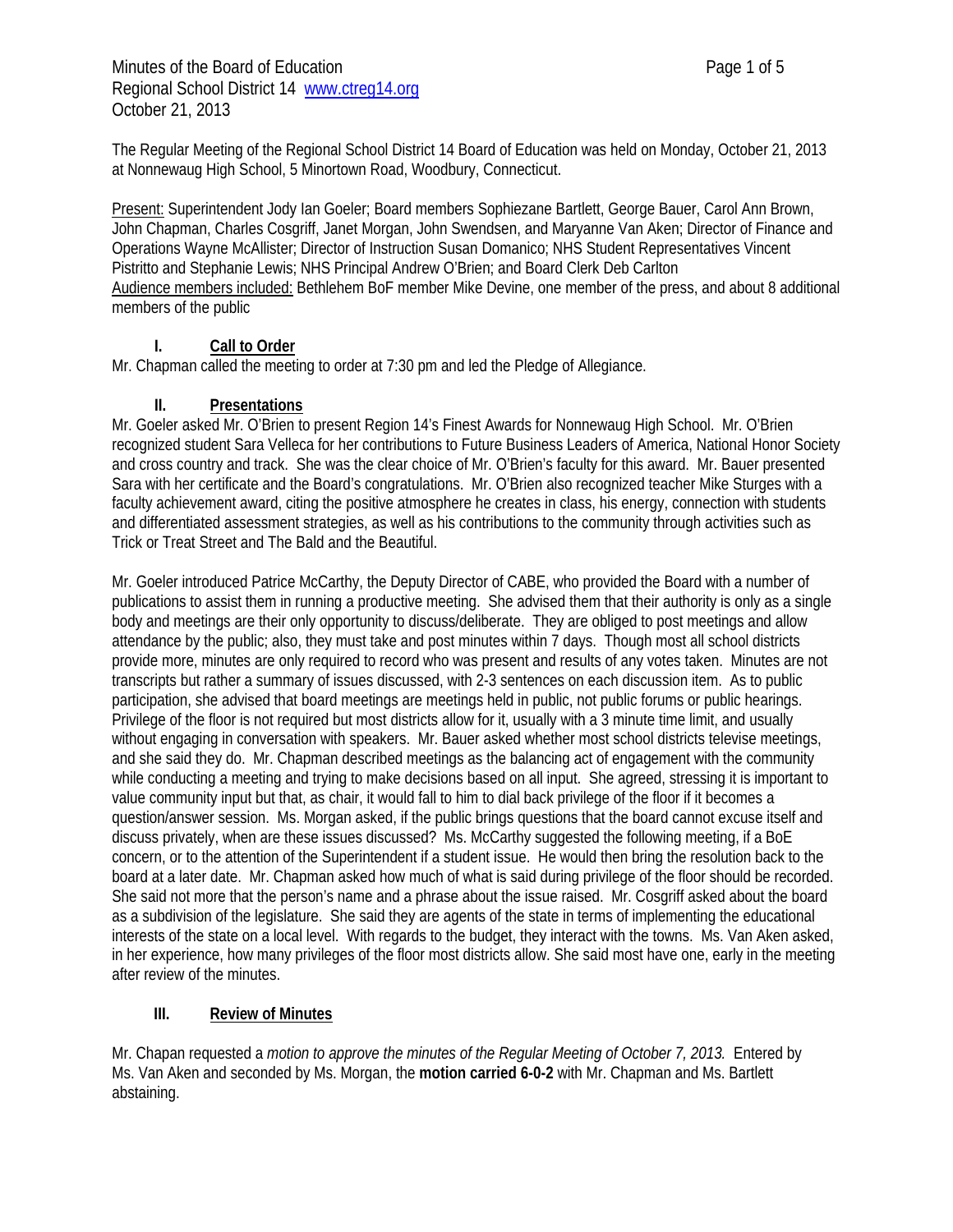**IV. Correspondence** 

None.

### **V. Report from the Chairman**

Mr. Chapman thanked his colleagues for carrying on without him at the last meeting. He noted that Saturday's retreat was a good half day of discussing priorities, and progress was made on the construction of meeting agendas and other items. A meeting with the leadership team will follow. Decisions will be made as to where meetings will be held. He also thanked the student participants and appreciates their time given their own busy schedules.

### **VI. Report from the Superintendent**

Mr. Goeler addressed concerns raised by the public at the last meeting. Regarding merit scholars, NHS had one commended student in 2009, 2010 and 2012, and 5 commended in 2013. Additionally, 42 students earned AP Scholar designation last year which speaks to the number of students taking AP courses and also earning high scores.

He is looking to create a narrative summary of BoE minutes each month and take that to places where the public can pick up a copy and see what the board is working on. He reported that the District Management Council recently interviewed faculty members, is compiling data and studying survey data. They will narrow their findings to assess the highest impact areas for our district. He will meet with his economic development committee tomorrow to discuss ways to reach out to the business community, and will be looking at course offerings to see which prepare students to be career ready and business prepared. He offered a handout regarding the strategic planning and curriculum development progress, and he and Ms. Domanico spoke about changes to the educator evaluation document which they will inform the board of prior to sending to the talent department at the state.

Ms. Morgan requested an electronic copy of the document so that changes can be tracked.

Mr. Goeler also showed a template for the school improvement plans which mirror the format of the district one.

Vincent updated the board on activities at NHS and WMS, including blood drive, French toast fundraiser dinner, leadership conferences for FBLA and DECA, and sports events; also, he highlighted teachers transferred to WMS this year, talked about Make a Splash Day which is aimed at water conservation, spoke about the expanding strings program, money raised at Go the Distance, and efforts to increase club participation with a club fair. Covering the elementary schools, Stephanie talked about recent book fairs, hot dog roasts, open houses, a bird assembly, student council elections, historical tour, principals' coffees, upcoming Halloween dance and parent conferences, and recognition of fire prevention month.

### **VII. Privilege of the Floor (agenda specific)**

Mr. Chapman read the following disclaimer prior to opening the floor for agenda specific public comment: The Board welcomes public participation and asks that speakers please limit their comments to 3 minutes. Speakers may offer objective comments of school operations and programs that concern them. To protect the impartiality of the board, we will not permit any expression of personal complaints or defamatory comments about the Board of Education personnel and students, nor against any person connected with Region 14 schools. Such issues should be brought to the school administration. The board will not respond to comments made during public comment, except to clarify issues. When appropriate, district administration will follow-up at a later point in time.

Karen Miller, Bethlehem, spoke about how the Board represents the public, that she'd like to see the money go to the students and not to lawyer fees, that her prior concerns have not been added to this agenda and the board has not decided to re-do the building referendum vote.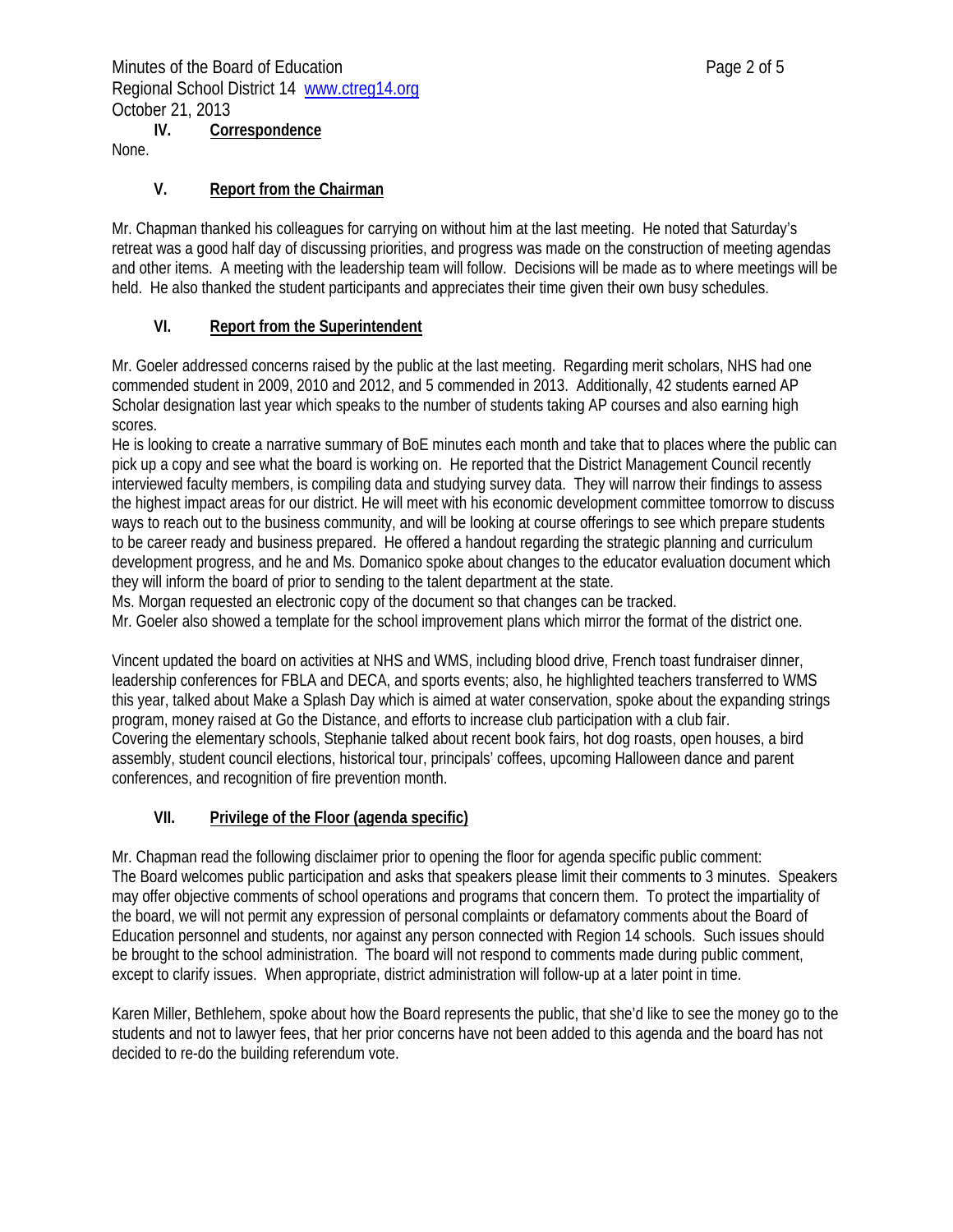Art McNally, Woodbury, thanked the board for including his written statement in the minutes, understands that they must do what the state mandates, but reminded them that they also represent the towns.

Tom Arras, Woodbury, asked about when the board discussed in an open forum decisions resulting from the error in posting the building referendum and moving forward before the lawsuit, and not allowing a legal vote.

#### **VIII. Report from Director of Finance and Operations**

Mr. McAllister is studying the feasibility of a school breakfast program about which the administrators have expressed interest. He will meet with Peter Brooks to discuss costs associated with it and will bring this to the Finance Committee. He also responded to the question of legal expenses, to date, for lawsuits. Our attorney will break out the costs of the 2 suits but, as of today, the combined cost is \$23,674.

### **IX. Committee Reports**

For Policy, Mr. Swendsen had no formal report. He will meet with Mr. Goeler about revisions to the last group of policies approved. A comprehensive review of the 1000 series is next.

For Public/Community Relations, Ms. Brown reported that her committee met tonight and is working on more activities that involve the public and increased offerings on NEAT TV. She is pleased with news coverage in the papers, and welcomed the student reps and their reports. Her next meeting will be prior to the 11/18 BoE meeting.

For Facilities, Ms. Morgan's committee has not met and will next meet on 10/22 at 6:00 pm

For Finance, Mr. Bauer reported his next meeting is 10/22 at 7 pm. Also, Building Committee will not meet again until the legal issues are resolved.

Ms. Van Aken reported that Planning has not met, but has an upcoming meeting with the leadership team. Also, the Ad hoc Safety Committee will meet this Friday at noon.

For Negotiations, Mr. Cosgriff noted that administrator negotiations are ongoing; that group will meet next week.

#### **X. Old Business**

The Board approved policies received at the last meeting for first read.

Mr. Swendsen entered a *motion to approve Board policy 4100 Child Abuse/Neglect Reporting.* Second by Mr. Bauer. Discussion followed around sequence of actions around reporting. **Motion carried 6-0.** 

Mr. Swendsen entered a *motion to approve Board policy 5000 Equal Educational Opportunity.* Second by Mr. Bauer. **Motion carried 8-0.**

Mr. Swendsen entered a *motion to approve Board policy 6143 Wellness.* Second by Ms. Van Aken. **Motion carried 8-0.**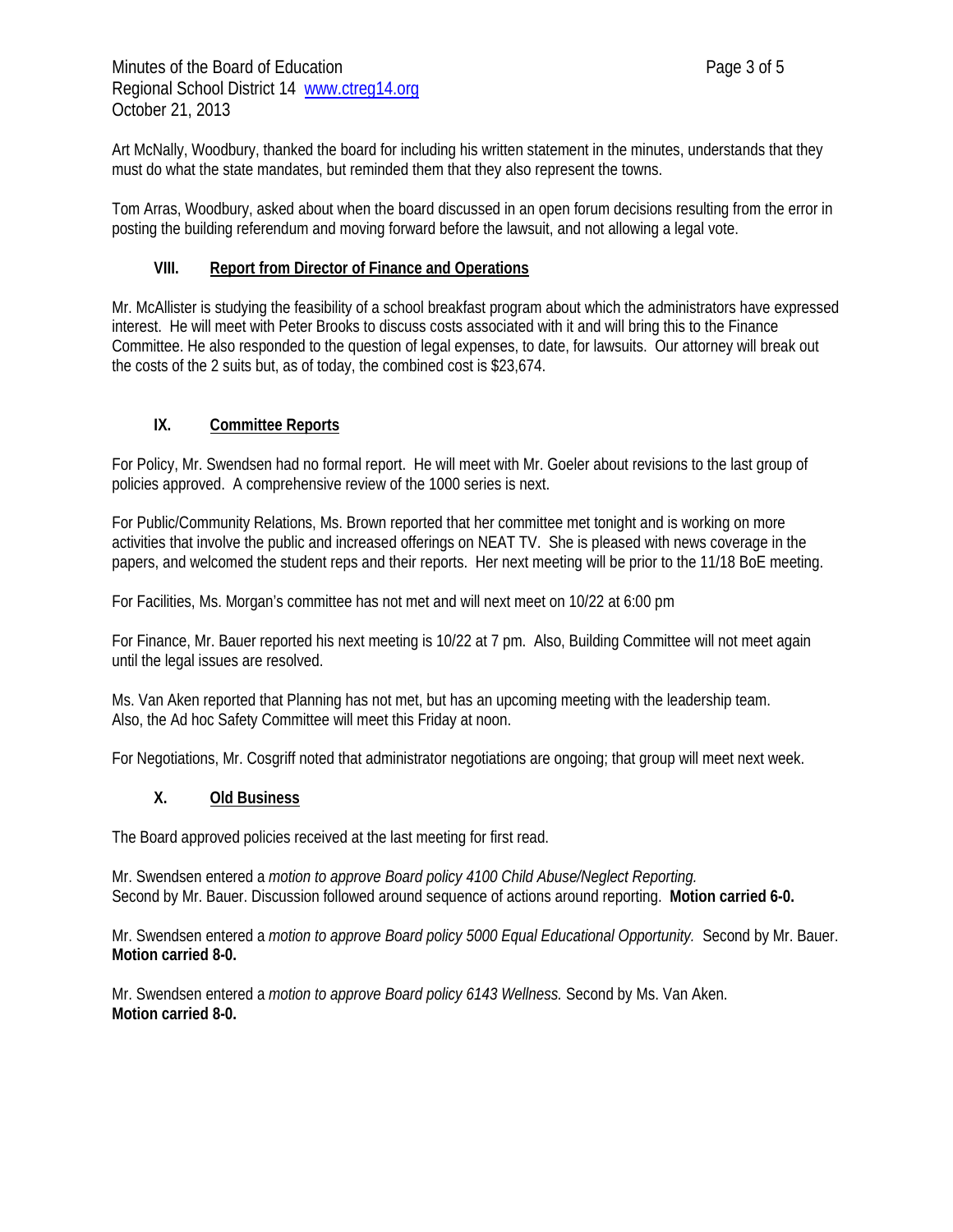Mr. Swendsen entered a *motion to approve Board policy 1140 Distribution of materials by students.* Second by Ms. Van Aken. **Motion carried 8-0.**

Mr. Swendsen entered a *motion to approve Board policy 1212 Volunteers.* Second by Ms. Van Aken. Discussion followed. Mr. Bauer felt the revision was excellent regarding background checks. All board members have endorsed this in the past for situations when volunteers have unsupervised contact with students. Because background checks are needed only for unsupervised volunteers, it will need to be made clear to district personnel that some volunteers will not have been background checked. Mr. Chapman directed Mr. Goeler to create an accompanying administrative regulation for this policy. **Motion carried 8-0.** 

Mr. Swendsen entered a *motion to approve Board policy 1313 Gifts to School Personnel.* Second by Ms. Van Aken. Ms. Morgan thought the \$75 limit was high. Mr. Chapman noted that, often, money is pooled by parents so that one large gift can be purchased, and imagined that the dollar amount was probably reasonable. **Motion carried 8-0.**

Mr. Swendsen entered a *motion to approve Board policy 1331 Smoking in School Facilities.* Second by Ms. Van Aken. Mr. Bauer noted that the policy also references "other tobacco products," and wondered if the previous version had, too. Mr. Goeler responded that if it didn't, it should have. **Motion carried 8-0.**

## **XI. New Business**

Mr. Cosgriff entered a *motion to approve the WMS trip to Washington, D.C., for grade 8 students with faculty and parent chaperones, June 4-6, 2014, via coach bus and including hotel accommodations at Sheraton Pentagon City, Arlington, VA, funded by students' families at an estimated cost of \$500/student.*  Seconded by Mr. Swendsen, the **motion carried 8-0.** 

Mr. Swendsen entered a *motion to approve the Agriscience trip to the National FFA Convention in Louisville, KY, 10/28-11/2, 2013 for 35 students and 5 faculty chaperones, via coach bus and funded by students' families.*  With a second from Mr. Cosgriff, the **motion carried 8-0.** 

### **XII. Board Announcements**

Ms. Van Aken announced a Drug Take Back event this Saturday, 10/26, for 10 am til 2 pm at the Woodbury PD and, she believed, also in Bethlehem, sponsored by the DEA, resident troopers and the local ASAP group. Mr. Bauer noted that, in addition to the excellent French toast fundraiser, Team Beta also recently visited the local library for a great outreach opportunity. He also noted the upcoming CABE/CAPSS convention and recommended it as a worthwhile event.

Mr. Swendsen reminded everyone that October is fire safety month, urging the checking of smoke detectors. Mr. Chapman gave a brief update of the actions in court. The straightforward Litchfield case received a hearing with Judge Pickard and it is hoped that a decision will be issued in November. The Waterbury case has become more complicated, and a third status conference is scheduled for 10/22.

### **XIII. Privilege of the Floor**

Deb DeSorbo, Woodbury, asked how the new background check rule will be communicated to PTOs and parents, how much time groups will be given to comply, and whether afterschool events will be included. Mr. Chapman replied that an administrative regulation will be needed first before the policy can be implemented and reasonable time will be allowed for compliance.